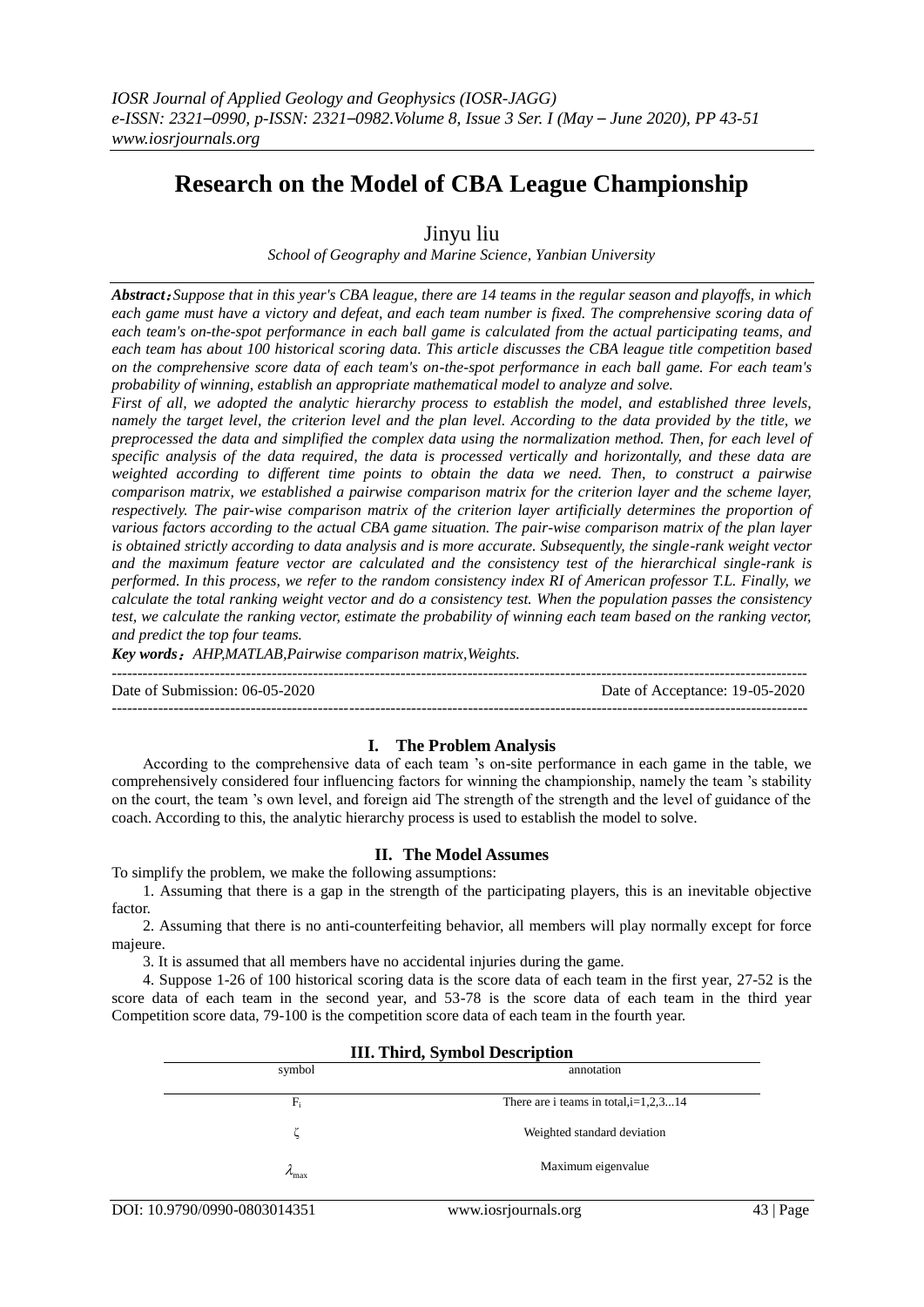| u         | weighted average         |
|-----------|--------------------------|
| <b>CV</b> | Coefficient of variation |
| <b>CI</b> | Consistency index        |
| Q         | Feature vector           |
| W         | Weight vector            |
| RI        | Consistency ratio        |
|           |                          |

### **IV. Fourth, the establishment and solution of the model**

1. Solution to the problem

 Use AHP to build a model, estimate the probability of each team winning the championship based on the data in the table, and predict the top four teams.

1.1 Establish a hierarchy model

To solve the problem, we take the team's stability on the court, the team's own level, the strength of foreign aid and the coach's guidance level as factors that affect the player's championship, thus obtaining the hierarchical model shown in Figure 1.





#### 1.2 Construct a pairwise comparison matrix

The pairwise comparison matrix is a comparison of the relative importance of all factors in this layer against a certain factor in the previous layer. The element  $a_{ii}$  of the pairwise comparison matrix is given by the 1-9 scale method proposed by Santy.

According to the actual situation, this research needs to analyze whether the actual strength has a big impact on winning the championship or the stability of the team's play has a big impact on winning the championship, or the foreign aid, coaching and other factors have a big impact?

Therefore, we analyze based on the data given, and through analysis and data preprocessing can be obtained: from the vertical point of view, the stability of each team can be obtained by the standard deviation method; from the horizontal point of view, it can be obtained by Take the weighted average of one hundred historical data to get the true strength of each team. However, factors such as foreign aid and coaching cannot be seen from the given data. We have introduced the coefficient of variation as a measure to reflect the level of coaching guidance from this indicator.

#### The specific method is as follows:

In order to analyze the data more clearly and intuitively, this study uses the min-max standardized normalization method to preprocess the data, which can obtain the processed 100 historical data, which are all in the range of [0,1].

#### 1.2.1 Data analysis and processing

(1)Use excel to find the standard deviation of each ball pair to reflect the degree of dispersion of each team's record (that is, the stability level of each team). However, one hundred data is the level of each game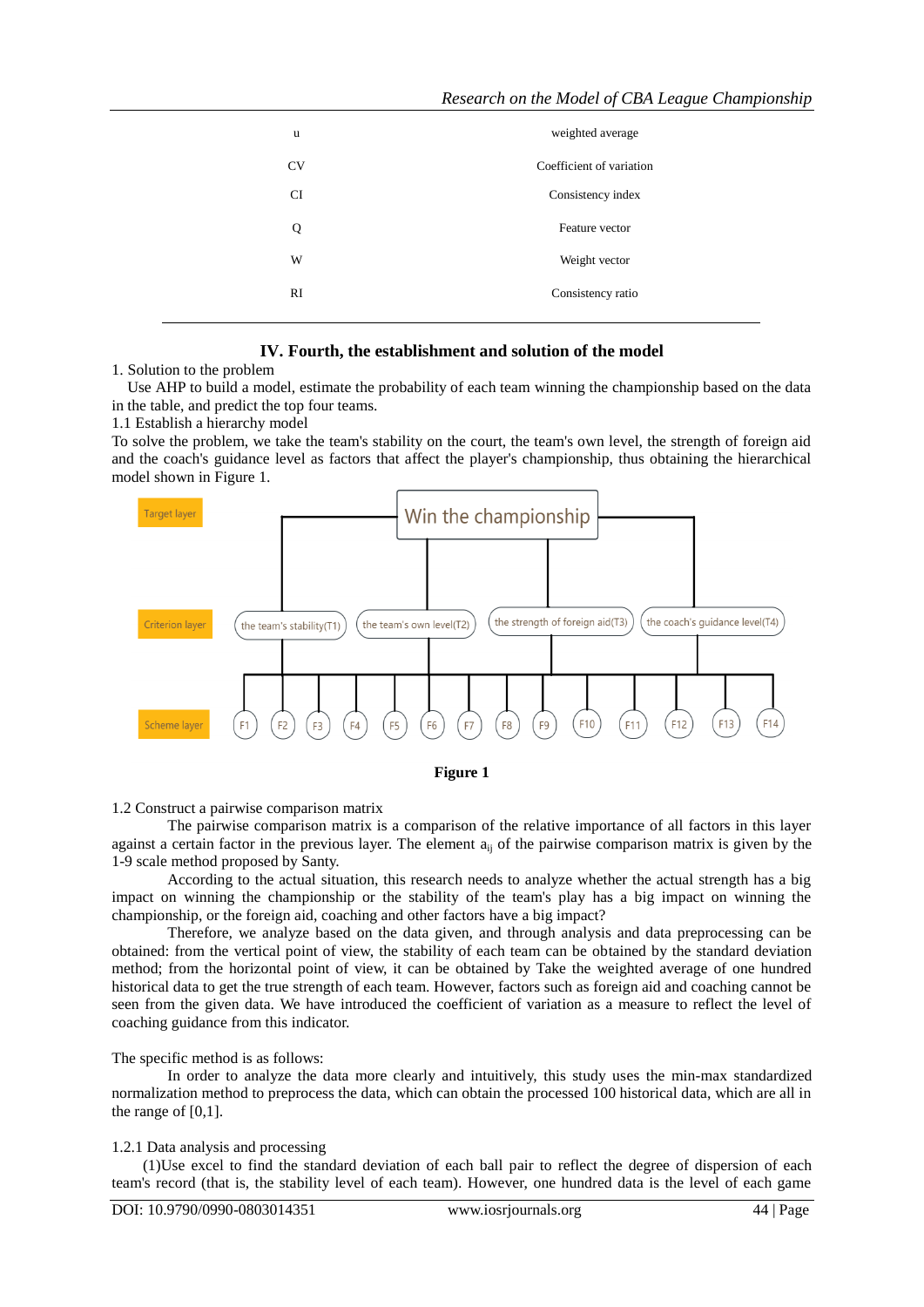played by each team in four years. Here, the data of each year needs to be weighted. The weighting method is the weighted value of the data of the first year is 10%. The weighted value of the data in the second year is 20%, the weighted value in the third year is 30%, and the weighted value in the fourth year is 40%. The weighted standard deviationζis obtained:

| Team A   | <b>Team B</b> | Team C  | Team D   | Team E   | Team F        | Team G   |
|----------|---------------|---------|----------|----------|---------------|----------|
| 0.154693 | 0.203305      | .163182 | 0.168288 | 0.218898 | 0.210932      | 0.157987 |
| Team H   | Team 1        | Team J  | Team K   | Team L   | <b>Team M</b> | Team N   |
| 0.153638 | 0.170582      | .187072 | 0.173055 | 0.198098 | 0.254871      | 0.14321  |

As can be seen:

The stability of team N is super good; the stability of team A, G, H is better; the stability of team C, D, I, J and K is average; the stability of team B, E, F and L is poor; Team M has the worst playing stability. From this data we can draw:

When the weighted standard deviation of each two teams  $\zeta \le 0.01$ , the scale is 1;

When the weighted standard deviation of each two teams is  $0.01 > \zeta \le 0.02$ , the scale is 2;

When the weighted standard deviation of each two teams is  $0.02 \times \zeta \le 0.03$ , the scale is 3;

When the weighted standard deviation of each two teams is  $0.03 \ge \zeta \le 0.04$ , the scale is 4;

When the weighted standard deviation of each two teams is  $0.04 \ge \zeta \le 0.05$ , the scale is 5;

When the weighted standard deviation of each two teams is  $0.05 \ge \zeta \le 0.06$ , the scale is 6;

When the weighted standard deviation of each two teams is  $0.06 \leq \leq 0.07$ , the scale is 7;

When the weighted standard deviation of each two teams is  $0.07 \times \zeta \le 0.08$ , the scale is 8;

When the weighted standard deviation of each two teams  $\zeta$  = 0.08, the scale is 9;

(2) The actual strength of each team is obtained by averaging av. The same hundred data is the level of each game played by each team in four years. Here we need to weight each year 's data The weighting method is 10% for the first year, 20% for the second year, 30% for the third year, and 40% for the fourth year.

| Team A   | Team B   | Team C        | Team D   | Team E   | Team F        | Team G   |
|----------|----------|---------------|----------|----------|---------------|----------|
| 0.360282 | 0.450146 | 0.371637      | 0.469259 | 0.554897 | 0.436508      | 0.317047 |
| Team H   | Team I   | <b>Team J</b> | Team K   | Team L   | <b>Team M</b> | Team N   |
| 0.497841 | 0.479479 | 0.376535      | 0.465863 | 0 483847 | 0.466376      | 0.428657 |

As can be seen:

Team M and E's own real strength is super strong; Team B, L and F's own real strength is strong; Team C, D, I, J and K's own real strength is at a medium level; Team A, G, H and N 'S own real strength is weak.

When the weighted average of each two teams  $u \le 0.02$ , the scale is 1;

When the weighted average of each two teams is  $0.02 > u \le 0.04$ , the scale is 2;

When the weighted average of each two teams is  $0.04 > u \le 0.06$ , the scale is 3;

When the weighted average of each two teams is  $0.06 > u \le 0.08$ , the scale is 4;

When the weighted average of each two teams is  $0.08 > u \le 0.10$ , the scale is 5;

When the weighted average of each two teams is  $0.10 > u \le 0.12$ , the scale is 6;

When the weighted average of each two teams is  $0.12 > u \le 0.14$ , the scale is 7;

When the weighted average of each two teams is  $0.14 > u \le 0.16$ , the scale is 8;

When the weighted average of each two teams  $u$  = 0.16, the scale is 9;

(3) The strength of foreign aid.

According to data analysis, it is found that the influence of foreign aid factors is relatively small, so no detailed study is conducted.

(4) Coaching ability.

In this study, the coach 's guidance ability is not only reflected in the players 'usual training, which has an impact on their own strength, but also whether the players' correct combat plan when played on the court will also affect their game stability. . In this way, in this study, we need to take a comprehensive view of these two factors and introduce the measure of variation coefficient CV. The formula is:CV=ζ/u

| <b>Team A</b> | <b>Team B</b> | Team C        | Team D   | Team E        | Team F   | Team G        |
|---------------|---------------|---------------|----------|---------------|----------|---------------|
| 0.429367      | 0.451642      | 0.439089      | 0.358625 | 0.394483      | 0.483226 | 0.498308      |
| <b>Team H</b> | Team 1        | <b>Team J</b> | Team K   | <b>Team L</b> | Team M   | <b>Team N</b> |

During the statistical analysis of data, the coefficient of variation is obviously greater than 15%. This may be due to the normalization of the data in this study, or there may be reasons for the inaccuracy of the data itself.

0.308609 0.355766 0.496824 0.371472 0.409424 0.546492 0.33409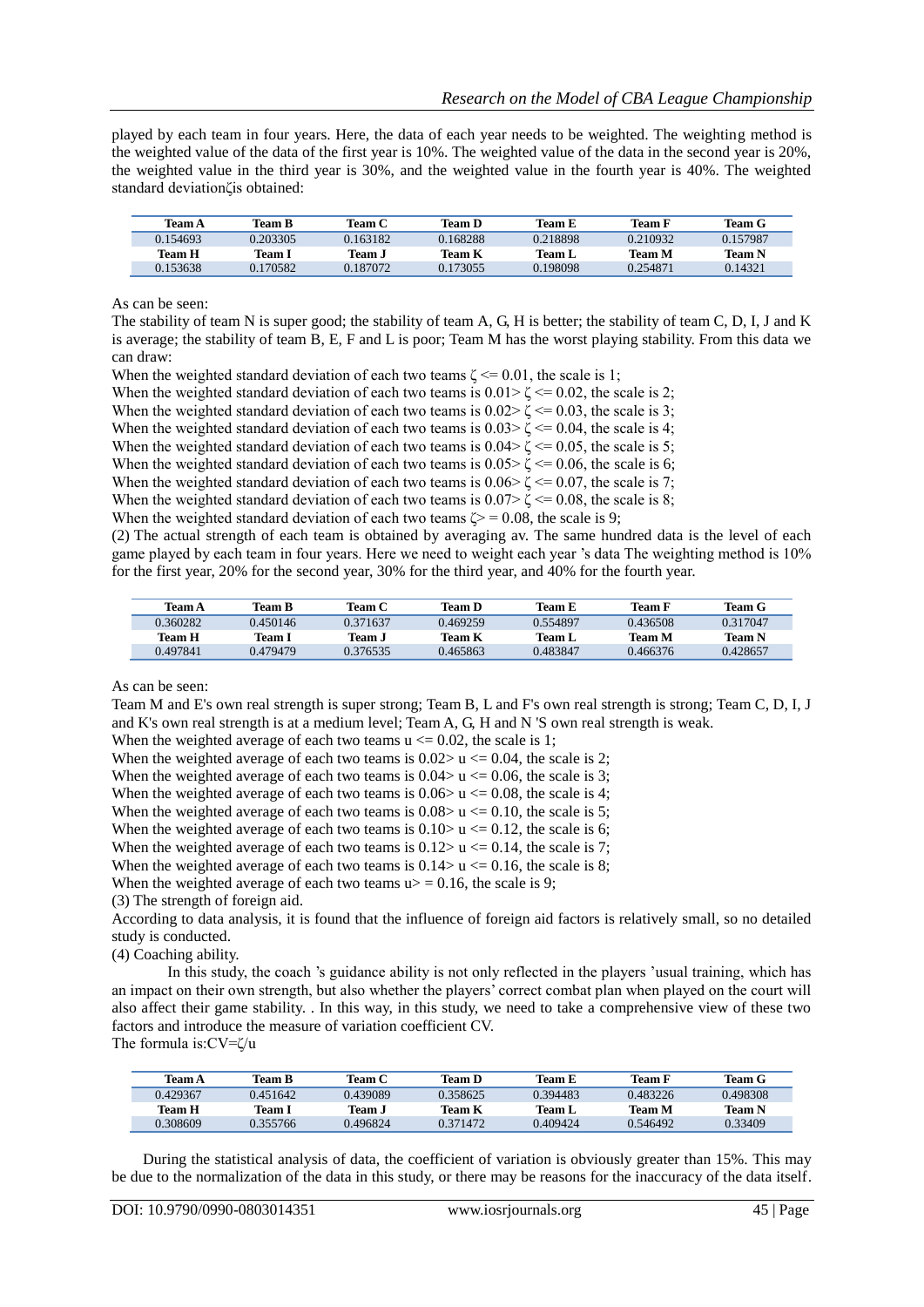Here, we use this data to conduct analysis.

When the weighted coefficient of variation of each two teams  $cv \le 0.02$ , the scale is 1; When the weighted coefficient of variation of each two teams is  $0.02 > cv \le 0.04$ , the scale is 2; When the weighted coefficient of variation of each two teams is  $0.04 > c$  cv  $\langle 0.06 \rangle$ , the scale is 3; When the weighted coefficient of variation of each two teams is  $0.06 > cv \le 0.08$ , the scale is 4; When the weighted coefficient of variation of each two teams is  $0.08 > cv \le 0.10$ , the scale is 5; When the weighted coefficient of variation of each two teams is  $0.10 > c \times 0.12$ , the scale is 6; When the weighted coefficient of variation of each two teams is  $0.12 > cv \le 0.14$ , the scale is 7; When the weighted coefficient of variation of each two teams is  $0.14 > c$  cv  $\leq 0.16$ , the scale is 8; When the weighted coefficient of variation of each two teams  $cv$  = 0.16, the scale is 9;

1.2.2 Construction of the pairwise comparison matrix of the criterion layer

To compare the criteria  $T_1$ ,  $T_2$ , ...,  $T_i$  the importance of goal, we must judge by the following formula:  $A = (a_{ij})_{n \times n}, a_{ij} > 0, a_{ji} = \frac{1}{a_{ij}}$ ;  $a_{ji} = T_j : T_i$ 

formula: 
$$
A = (a_{ij})_{n \times n}
$$
,  $a_{ij} > 0$ ,  $a_{ji} = \frac{1}{a_{ij}}$ ;  $a_{ji} = T_j : T_i$ 

A: Pairwise comparison of all factors in the criterion layer of the target layer

T1 T2 T3 T4

 $\begin{pmatrix} 1 & 1/2 & 4 & 3 \\ 2 & 1 & 7 & 5 \\ 1/4 & 1/7 & 1 & 1/2 \\ 1/3 & 1/5 & 2 & 4 \end{pmatrix}$  A=

After a little analysis, it is found that the above pairwise comparison matrix has problems, and the inconsistent situation of the pairwise comparison.

$$
a_{21} = 2(T_2 : T_1)
$$
;  $a_{13} = 4(T_1 : T_3)$ ;  $a_{23} = T_2 : T_3 = 8$ 

In our pairwise comparison,  $a_{23} = 7$ , in view of the fact that this situation cannot be avoided, inconsistency is allowed, but the allowable range of inconsistency must be determined.

1.2.3 Calculate the single order weight vector and do consistency check

1) Calculate the single order weight vector

The element of W is the ranking weight of the relative importance of a factor at the same level to the factor at the previous level. This process is called level single ranking.

Let  $a_{ij} = T_i / T_j$  Satisfy (  $a_{ij} \cdot a_{jk} = a_{ik}$ ,  $i, j, k = 1, 2, \dots, n$ )'s positive reciprocal array A is called a uniform array.

A has a rank of 1, and the only non-zero eigenvalue of A is n  $Aw = nw$ ;

The feature vector corresponding to the non-zero feature root n can be normalized as a weight vector w.

For the inconsistent (but within the allowable range) pairwise comparison matrix A, Saaty et al. Suggested to use the eigenvector corresponding to the largest eigenroot λmax of the A matrix after normalization (to make

the sum of the elements in the vector equal to 1) As weight vector w, which is  $A w = \lambda_{\text{max}} w$ .

By calculation, the maximum eigenvalue of A  $\lambda_{\text{max}} = 4.0215$ ,

The corresponding feature vector is Q:

Q=(-0.4657,-0.8595,-0.1090,-0.1804)

To use the normalized feature vector Q as the weight vector w:

W=(0.2884,0.5323,0.0675,0.1118)

2) Consistency check of hierarchical order

The so-called consistency test of hierarchical ordering refers to the determination of the inconsistent allowable range for A.

a) Define consistency indicators:  $CI = \frac{\lambda_{\text{max}}}{\lambda_{\text{max}}}$ 1  $CI = \frac{\lambda_{\text{max}} - n}{1}$ *n*  $=\frac{\lambda_{\max}-\lambda_{\max}}{\lambda_{\max}-\lambda_{\max}}$  $\overline{a}$ 

 $CI = 0$ , there is complete agreement; CI is close to 0, there is satisfactory agreement; the greater the CI, the more serious the inconsistency.

The only non-zero eigenroot of the uniform matrix of order n is n. The largest characteristic root of the positive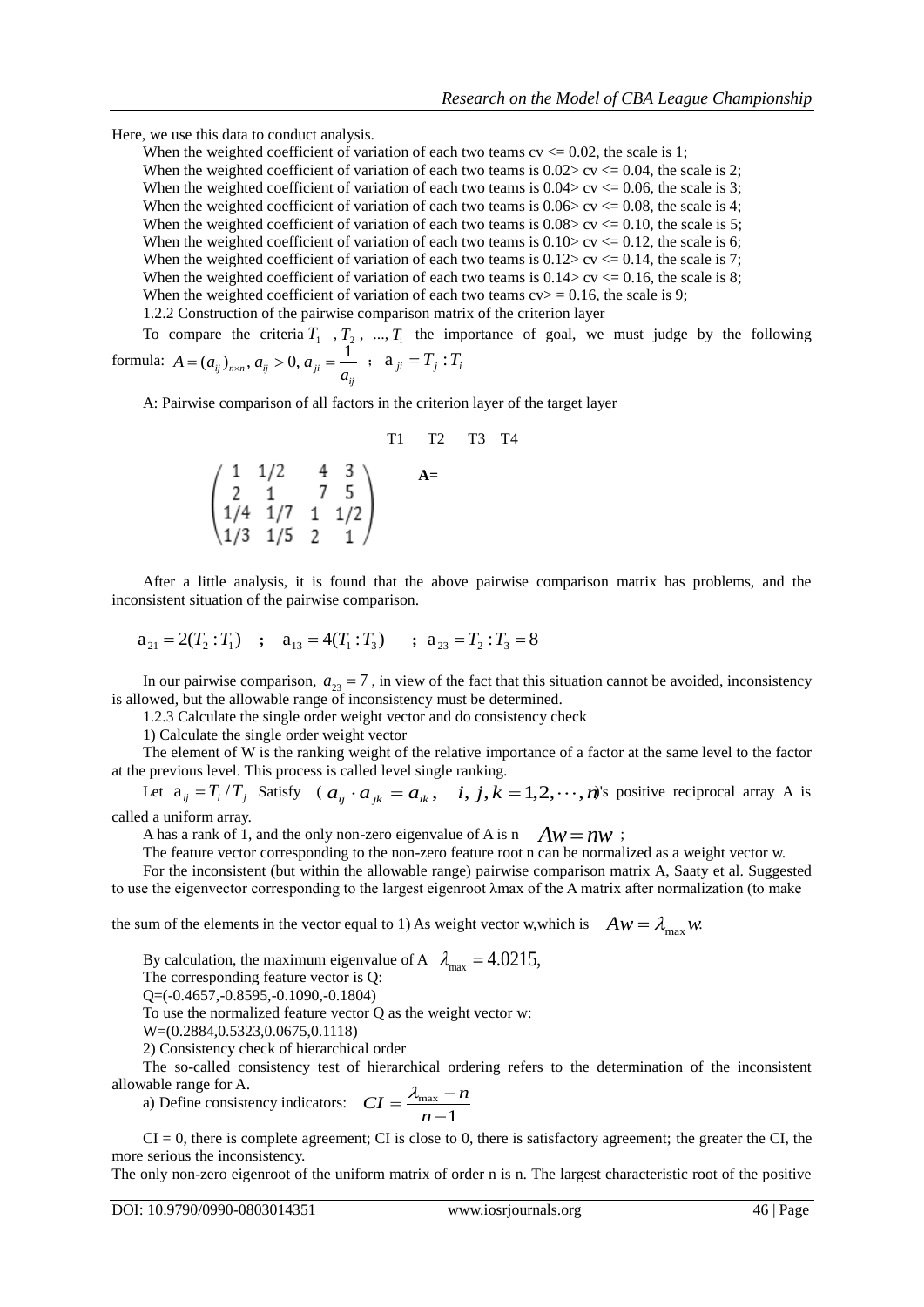reciprocal matrix A of order n is max n, and A is a uniform matrix if and only if max = n.<br>Consistency index:  $CI = \frac{4.0215 - 4}{1.4 \times 10^{12}} = 0.0072$ Consistency index:  $CI = \frac{4.0215 - 4}{4.1} = 0.0$ 

$$
CI = \frac{4.6215}{4 - 1} = 0.0072
$$

b) To measure the size of CI, introduce the random consistency index RI. The method is:

$$
CI = \frac{\lambda - n}{n - 1}
$$

The random consistency index is obtained by repeating the calculation of the characteristic root of the random judgment matrix multiple times (more than 500 times) and taking the arithmetic average. Saaty's results are as follows:

Stochastic consistency index RI

|           |  |      |      | 1000110001000110100110001 | 1114971111 |      |      |      |      |      |         |      |      |
|-----------|--|------|------|---------------------------|------------|------|------|------|------|------|---------|------|------|
| п.        |  |      |      |                           |            |      |      |      | 10   |      | 10<br>ᅩ | ∸    | 14   |
| <b>RI</b> |  | 0.52 | 0.89 | $\mathbf{A}$<br>1.14      | 1.26       | 1.36 | 1.41 | 1.46 | 1.49 | 1.52 | 1.54    | 1.56 | 1.58 |

From the table lookup, the random consistency index  $RI = 0.9$ ;

Define the consistency ratio: 
$$
CR = \frac{CI}{RI}
$$
,

Generally, when the consistency ratio  $CR = \frac{CI}{C} < 0.1$  , it is considered that the degree of inconsistency of A is *RI*  $=\frac{C_{1}}{C_{2}}<0$ 

within the allowable range, there is satisfactory consistency, and the consistency test is passed. The normalized feature vector can be used as a weight vector, otherwise, the pair comparison matrix A must be reconstructed and  $a_{ii}$  adjusted.

Consistency test: The process of testing A using the consistency index and the consistency ratio <0.1 and the numerical table of random consistency index.

The consistency ratio  $CR = / 0.9 = 0.0080 < 0.1$ , can pass the consistency test.

Explain that the weights we added still conform to the consistency test, which is more reasonable.

1.3 Establish a pairwise comparison matrix of 14 teams with respect to 4 standards (according to the scale obtained by data processing)

1.3.1 The construction and consistency test of the team's stability pairwise comparison matrix

|   | А   | B   | c   | D   | Е   | F   | G   | Н   |     |     | Κ   |     | M | N   |
|---|-----|-----|-----|-----|-----|-----|-----|-----|-----|-----|-----|-----|---|-----|
| Α |     | 5   |     | 2   | 7   | 6   | 1   |     | 2   | 4   | 2   | 5   | 9 | 1/2 |
| В | 1/5 |     | 1/5 | 1/4 | 2   |     | 1/5 | 1/5 | 1/4 | 1/2 | 1/3 |     | 6 | 1/6 |
| с |     | 5   |     |     | 6   | 5   |     |     |     | 3   |     | 4   | 9 |     |
| D | 1/2 | 4   |     |     | 5   |     | 1.  | 1.  |     | 2   |     | 3   | 9 | 1/3 |
| Е | 1/7 | 1/2 | 1/6 | 1/5 |     |     | 1/6 | 1/7 | 1/5 | 1/3 | 1/5 | 1/2 | 4 | 1/8 |
| F | 1/6 |     | 1/5 | 1/4 |     |     | 1/6 | 1/6 | 1/4 | 1/3 | 1/4 | 1/2 | 5 | 1/7 |
| B |     | 5   |     |     | 6   | 6   |     | 1.  | 2   | 3   | 2   | 4   | 9 | 1/2 |
| Н |     | 5   |     |     | 7   | 6   |     |     | 2   | 4   | 2   | 5   | 9 |     |
| 1 | 1/2 | 4   |     |     | 5   |     | 1/2 | 1/2 |     | 2   |     | 3   | 9 | 1/3 |
|   | 1/4 | 2   | 1/3 | 1/2 | 3   |     | 1/3 | 1/4 | 1/2 |     | 1/2 |     | 7 | 1/5 |
| Κ | 1/2 | 3   |     |     | 5   |     | 1/2 | 1/2 |     | 2   |     | 3   | 9 | 1/3 |
| L | 1/5 |     | 1/4 | 1/3 | 2   |     | 1/4 | 1/5 | 1/3 |     | 1/3 |     | 6 | 1/6 |
| М | 1/9 | 1/6 | 1/9 | 1/9 | 1/4 | 1/5 | 1/9 | 1/9 | 1/9 | 1/7 | 1/9 | 1/6 |   |     |
| N | 2   | 6   | 2   | 3   | 8   |     | 2   |     | 3   | 5   | 3   | 6   |   |     |

Maximum eigenvalue of A  $\lambda_{\text{max}} = 15.6451$ ,

The corresponding feature vector is Q:

 $Q = (-0.3817, -0.0867, -0.3111, -0.2647, -0.0591, -0.0703, -0.3461, -0.3811, -0.2415, -0.1326, -0.2360, -0.1002,$ -0.0567, -0.5115);

Let the normalized feature vector Q be the weight vector w:

W1=(0.1200,0.0273,0.0978,0.0833,0.0186,0.0221,0.1089,0.1199,0.0760,0.0417,0.0742,0.0315,0.0178,0.1609);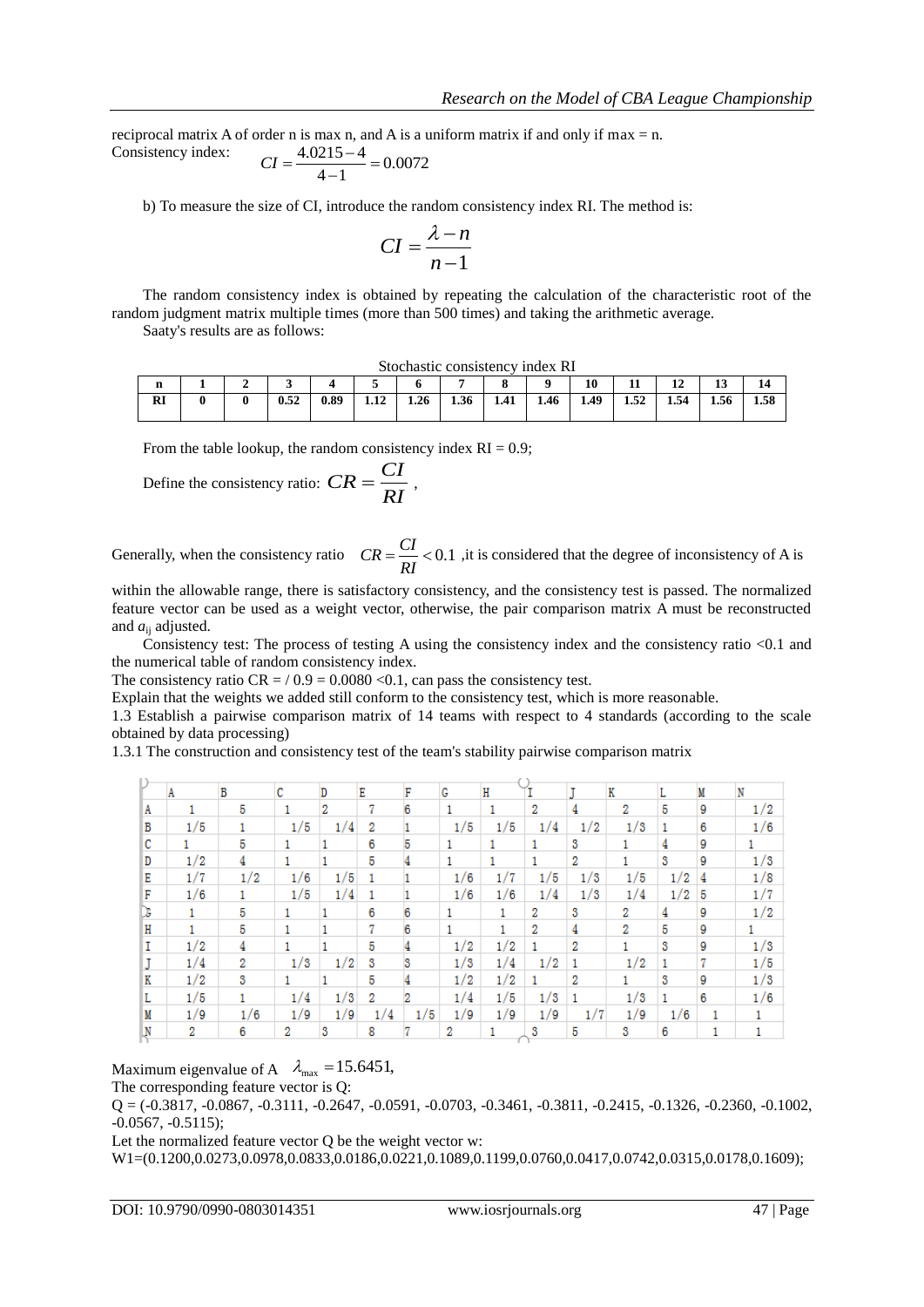Consistency index  $CI = \frac{15.6451 - 14}{14.645} = 0.1265$  ;Random consistency index RI = 1.58 (lookup table). The consistency ratio CR =  $0.1265 / 1.58 = 0.0801 < 0.1$ , passed the consistency test.  $\frac{1}{14-1}$  $CI = \frac{15.6451 - 14}{14 - 1} = 0.1$ 

|   | A     | B               | C   | D   | E   | F              | G | H   |     |     | K              |     |               | N             |
|---|-------|-----------------|-----|-----|-----|----------------|---|-----|-----|-----|----------------|-----|---------------|---------------|
| A | $\pm$ | 1/5             |     | 1/6 | 1/9 | 1/4            | 3 | 1/7 | 1/6 |     | 1/6            | 1/7 | 1/6           | 1/4           |
| B | 5     |                 | 4   |     | 1/6 |                | 7 | 1/3 | 1/2 | 4   |                | 1/2 |               | 2             |
| C |       | 1/4             |     | 1/5 | 1/9 | 1/4            | 3 | 1/7 | 1/6 |     | 1/5            | 1/6 | 1/5           | 1/3           |
| D | 6     |                 | 5   |     | 1/5 | $\mathcal{D}$  | 8 | 1/2 |     | 5   |                |     |               | 3             |
| E | 9     | $6\overline{6}$ | 9   | 5   |     | 6              | 9 | 3   | 4   | 9   | $\overline{5}$ | 4   | 5             | 7             |
| F | 4     |                 | 4   | 1/2 | 1/6 |                | 6 | 1/4 | 1/3 | 3   | 1/2            | 1/3 | 1/2           |               |
| G | 1/3   | 1/7             | 1/3 | 1/8 | 1/9 | 1/6            |   | 1/9 | 1/9 | 1/3 | 1/8            | 1/9 | 1/8           | 1/6           |
| H | 7     | 3               | 7   | 2   | 1/3 | $\overline{4}$ | 9 |     |     | 7   | $\mathcal{L}$  |     | $\mathcal{L}$ | 4             |
|   | 6     | $\mathcal{L}$   | 6   |     | 1/4 | 3              | 9 |     |     | 6   |                |     |               | 3             |
|   |       | 1/4             |     | 1/5 | 1/9 | 1/3            | 3 | 1/7 | 1/6 |     | 1/5            | 1/6 | 1/5           | 1/3           |
| K | 6     |                 | 5   |     | 1/5 | $\mathcal{D}$  | 8 | 1/2 |     | 5   |                |     |               | $\mathcal{L}$ |
|   | 7     | 2               | 6   |     | 1/4 | 3              | 9 |     |     | 6   |                |     |               | 3             |
| M | 6     |                 | 5   |     | 1/5 | $\mathcal{D}$  | 8 | 1/2 |     | 5   |                |     |               | $\mathcal{D}$ |
| N | 4     | 1/2             | 3   | 1/3 | 1/7 |                | 6 | 1/4 | 1/3 | 3   | 1/2            | 1/3 | 1/2           |               |

|  | 1.3.2 Construction and consistency test of the team's own strength pair comparison matrix |  |  |  |  |  |  |
|--|-------------------------------------------------------------------------------------------|--|--|--|--|--|--|
|  |                                                                                           |  |  |  |  |  |  |

Maximum eigenvalue of A  $\lambda_{\text{max}} = 14.5500$ ,

The corresponding feature vector is Q:

Q=(-0.0427,-0.1645,-0.0457,-0.2145,-0.7482,-0.1197,-0.0268,-0.3401,-0.2565,-0.0464,-0.2071,-0.2594,-0.2071, -0.1072)

Let the normalized feature vector Q be the weight vector w:

W2=(0.0153,0.0590,0.0164,0.0770,0.2686,0.0430,0.0096,0.1221,0.0921,0.0167,0.0744,0.0931,0.074,0.0385)

Consistency index  $CI = \frac{14.55 - 14}{14.55} = 0.0423$  ;Random consistency index RI = 1.58 (lookup table).  $\frac{1}{14-1}$  $CI = \frac{14.55 - 14}{14 - 1} = 0.0$ 

The consistency ratio  $CR = 0.0423/1.58 = 0.0268 < 0.1$ , passed the consistency test.

1.3.3 Construction and consistency test of pairwise comparison matrix of team coaching factors

|     | B   | C   | D   | Ε   | ъ   | G |     |     |     | v   |     |   | M   |
|-----|-----|-----|-----|-----|-----|---|-----|-----|-----|-----|-----|---|-----|
|     | 2   |     | 1/4 | 1/2 | 3   | 4 | 1/7 | 1/4 | 4   | 1/3 |     | 6 | 1/5 |
| 1/2 |     |     | 1/5 | 1/3 | 2   | 3 | 1/8 | 1/5 | 3   | 1/5 | 1/3 | 5 | 1/6 |
|     |     |     | 1/5 | 1/3 | 3   | 3 | 1/7 | 1/5 | 3   | 1/4 | 1/2 | 6 | 1/6 |
|     | 5   | 5   |     | 2   |     |   | 1/3 |     |     |     | 3   | 9 | 1/2 |
| 2   | 3   | 3   | 1/2 |     | 5   | 6 | 1/5 | 1/2 | 6   | 2   |     |   | 1/4 |
| 1/3 | 1/2 | 1/3 | 1/7 | 1/5 |     |   | 1/9 | 1/7 |     | 1/6 | 1/4 | 4 | 8   |
| 1/4 | 1/3 | 1/3 | 1/7 | 1/6 |     |   | 1/9 | 1/8 |     | 1/7 | 1/5 | 3 | 1/9 |
|     | 8   |     | 3   | 5   | 9   | 9 |     | 3   | 9   | 4   | 6   | 9 | 2   |
|     | 5   | 5   |     | 2   |     | 8 | 1/3 |     | 8   |     | 3   | 9 | 2   |
| 1/4 | 1/3 | 1/3 | 1/7 | 1/6 |     |   | 1/9 | 1/8 |     | 1/7 | 1/5 | 3 | 1/9 |
| 3   | 5   | 4   |     | 1/2 | 6   |   | 1/4 |     |     |     | 2   | 9 | 1/2 |
|     | 3   | 2   | 1/3 |     | 4   | 5 | 1/6 | 1/3 | 5   | 1/2 |     | ÷ | 1/4 |
| 1/6 | 1/5 | 1/6 | 1/9 |     | 1/4 | 3 | 1/9 | 1/9 | 1/3 | 1/9 | 1/7 |   | 1/9 |
| 5   | 6   | 6   | 2   | 4   | 8   | 9 | 1/2 | 2   | 9   | 2   |     | 9 |     |
|     |     |     |     |     |     |   |     |     |     |     |     |   |     |

Maximum eigenvalue of A  $\lambda_{\text{max}} = 15.6831$ ,

The corresponding feature vector is Q:

Q=(0.1137,0.0794,0.0920,0.3072,0.1887,0.0481,0.0418,0.6424,0.3558,0.0418,0.2599,0.1505,0.0433,0.4529) Let the normalized feature vector Q be the weight vector w:

W3=(0.0404,0.0282,0.0327,0.1090,0.0670,0.0171,0.0148,0.2280,0.1263,0.0148,0.0922,0.0534,0.0154,0.1607)

Consistency index  $CI = \frac{15.6831 - 14}{14 \cdot 14} = 0.1295$  ;Random consistency index RI = 1.58 (lookup table).  $CI = \frac{15.6831 - 14}{14 - 1} = 0.1$ 

The consistency ratio CR=  $0.1295/1.58=0.0819<0.1$ , passed the consistency test.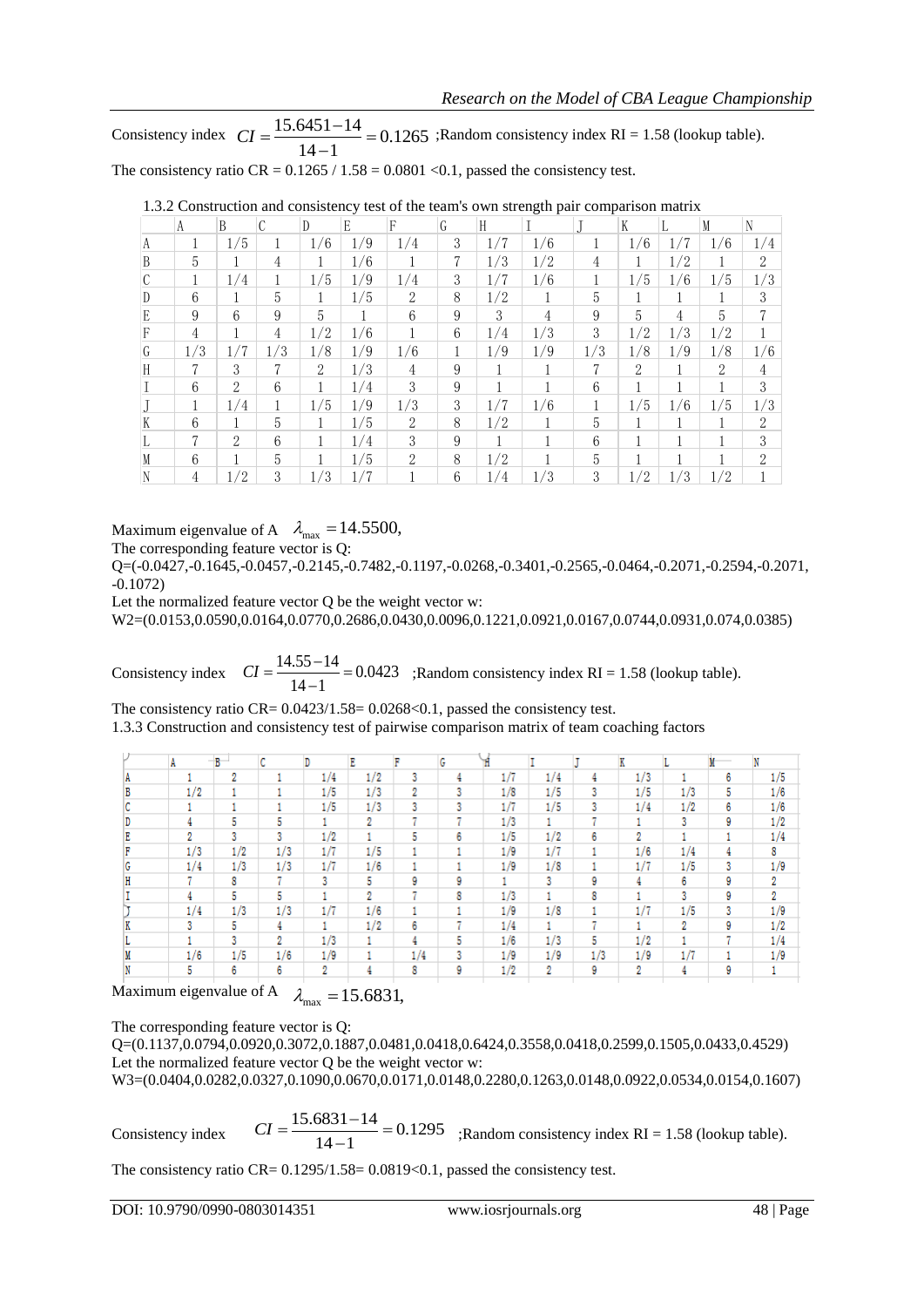#### 1.3.4 Foreign aid factors

According to the existing data, it is impossible to accurately know the influence of the strength of foreign aid on the ranking order of the game, and the minimum weight ratio of foreign aid factors in the four influencing factors is 0.0675. According to the current situation, in this study, you can choose Go to this influence factor and influence the team ranking.

1.4 Calculate the total ranking weight vector and make consistency check

(1) Calculate the total ranking weight vector

The total order of the scheme level:

That is, the weight of the i-th factor of the plan layer to the target layer is:

$$
\sum_{j=1}^m a_j b_{ij}
$$

From this, the maximum eigenvalue of each attribute and the corresponding eigenvector can be obtained.

| Eigenvalues     | the team's stability | the team's own level | the coach's guidance level |
|-----------------|----------------------|----------------------|----------------------------|
| $\mathbf{m}$ ax | 5.6451               | 14.5500              | 15.6831                    |

(2) Consistency test of hierarchy total ranking

Suppose layer B, B1, B2, ..Bn, the  $A_j$  ( $j = 1, 2, \dots, m$ ) level single ranking consistency index for the factors in the upper layer A is  $CI_j$ , and the random consistency index is  $RI_j$ 

Then the consistency ratio of the hierarchical total ordering is:

$$
CR = \frac{a_1 CI_1 + a_2 CI_2 + \dots + a_m CI_m}{a_1 RI_1 + a_2 RI_2 + \dots + a_m RI_m}
$$

When CR <0.1, it is considered that the total hierarchical ranking has passed the consistency test, and the total hierarchical ranking has satisfactory consistency. Otherwise, it is necessary to readjust the values of the elements of the judgment matrix with high consistency ratio. As shown in the chart:

| <b>Guidelines</b>   |                 | team's stability | own level        | the coach's level | <b>Total ranking</b>   |
|---------------------|-----------------|------------------|------------------|-------------------|------------------------|
| Criterion<br>weight |                 | $A1=-0.4657$     | $A2=-0.8595$     | $A3=-0.1804$      | weight                 |
|                     | F1              | $B11=-0.3817$    | $B12 = -0.0427$  | B13=0.1137        | B1=0.1939              |
|                     | F2              | $B21 = -0.0867$  | $B22 = 0.1645$   | B23=0.0794        | B <sub>2</sub> =0.1674 |
|                     | F3              | $B31 = -0.3111$  | B32=0.0457       | B33=0.0920        | B3=0.1676              |
|                     | F4              | $B41 = -0.2647$  | $B42 = -0.2145$  | B43=0.3072        | $B4=0.2522$            |
|                     | F5              | $B51 = -0.0591$  | $B52 = 0.7482$   | B53=0.1887        | B5=0.6366              |
| Plan                | F6              | $B61 = -0.0703$  | B62=0.1197       | B63=0.0481        | B6=0, 1690             |
| layer<br>single     | F7              | $B71 = -0.3461$  | $B72 = -0.0268$  | B73=0.0418        | B7=0.1767              |
| order<br>weigh      | F8              | B81=0.3811       | $B82=-0.3401$    | B83=0.6434        | B8=0.3539              |
| -ts                 | F9              | $B91 = -0.2415$  | B92=-0.2565      | B93=0.3558        | B9=0.2870              |
|                     | F10             | B101=0.1326      | B102=00464       | B103=0.0418       | B10=0.0941             |
|                     | F11             | $B111 = -0.2360$ | $B112=-0.2071$   | B113=0.2599       | B11=0.2410             |
|                     | F <sub>12</sub> | $B121 = 0.1002$  | B122=-0.2594     | B123=0.1505       | B12=0.2425             |
|                     | F13             | B131=0.0567      | $R132 = -0.2071$ | B133=0.0433       | B13=0.1966             |
|                     | F14             | $B141 = -0.5115$ | $R142 = -0.1072$ | B143=0.4529       | B14=0.2486             |

From this, the CR values of this model all meet the conditions and meet the consistency test. 1.5 Model solution: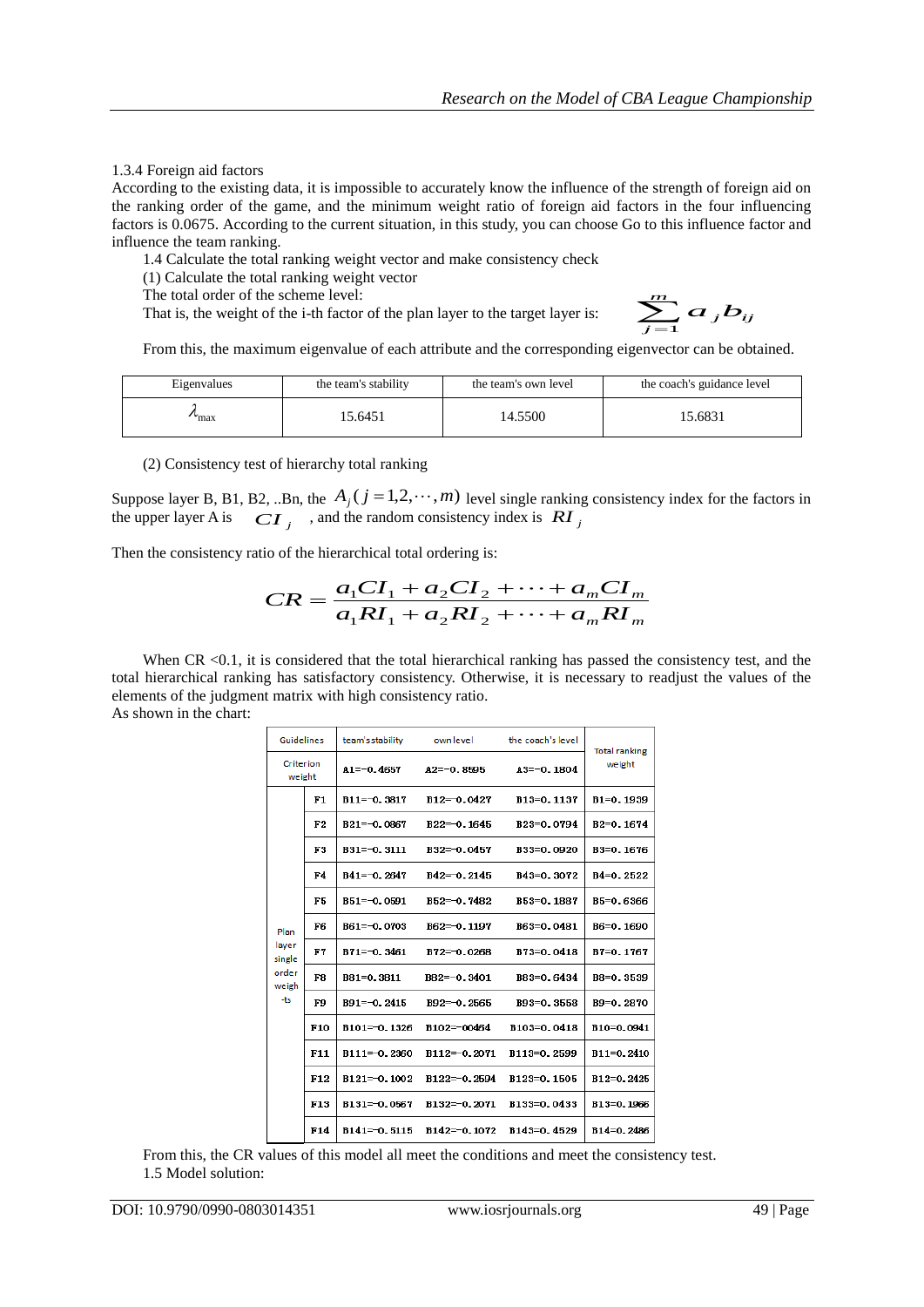| Sorting the comprehensive ranking vector, we can get. |        |               |        |        |               |               |
|-------------------------------------------------------|--------|---------------|--------|--------|---------------|---------------|
| Team E                                                | Team H | Team I        | Team D | Team N | Team L        | Team K        |
| 0.6366                                                | 0.3539 | 0.2687        | 0.2522 | 0.2486 | 0.2425        | 0.2410        |
| <b>Team M</b>                                         | Team A | <b>Team G</b> | Team C | Team B | <b>Team F</b> | <b>Team J</b> |
| 0.1966                                                | 0.1939 | 0.1767        | 0.1676 | 0.1674 | 0.1269        | 0.0941        |
|                                                       |        |               |        |        |               |               |

Sorting the comprehensive ranking vector, we can get:

j.

Turn them into probability ratios:  $P = \frac{W_i}{W_1} + \frac{W_1 + W_2 + \ldots + W_i}{W_1 + W_2 + \ldots + W_k}$ 

The following table shows the probability of 15 teams winning the championship, sorted from largest to smallest:

| <b>Team</b> | percentage |
|-------------|------------|
| Team E      | 18.90872%  |
| Team H      | 10.51178%  |
| Team I      | 7.981109%  |
| Team D      | 7.491015%  |
| Team N      | 7.384085%  |
| Team L      | 7.202899%  |
| Team K      | 7.158345%  |
| Team M      | 5.839546%  |
| Team A      | 5.759349%  |
| Team G      | 5.248463%  |
| Team C      | 4.978169%  |
| Team B      | 4.972228%  |
| Team F      | 3.76927%   |
| Team J      | 2.795022%  |

Therefore, according to this model, the top four teams named E, H, I, D are estimated.

#### **V. Conclusion**

A team that wants to win the championship in the CBA league must first have strong self-strength. The team without strength can't go to the end no matter what the situation. Secondly, there must be a relatively stable playing state. How does the state of the last game of a team directly affect the next game? If the overall atmosphere and state of the team is not good for half a season, then you want to enter the final or win the championship. Hope is very small. The next step is to have team coordination and coaching guidance. If a team with poor strength has very good team coordination and the coach provides the correct combat policy on the field, it is not impossible to win the championship. In addition to these inevitable factors, there are also accidental factors, such as the arrangement of the games, the number of fouls made by the players, and the referee's decision. These chances are too large, and the luck component is difficult to analyze.

Therefore, the stronger the team's own strength, the more stable the play, the stronger the coaching ability and the more tacit understanding of the teamwork, the more likely this team is to win the championship.

#### **VI. Evaluation of the model**

1. Model advantages:

(1) Systematic. Decision-making is based on decomposition, comparison, judgment, and comprehensive thinking to make the entire model more complete and clear.

(2) It is hierarchical. This model is divided into a target layer, a criterion layer and a scheme layer. Both the criterion layer and the scheme layer are weighted and analyzed layer by layer. Compared with the model that only analyzes the criterion layer, this model is more realistic and more convincing. There are irreplaceable advantages of other models.

(3) Practical. The combination of qualitative and quantitative methods has dealt with many practical problems that cannot be solved with traditional optimization techniques. It has a wide range of applications, and decision makers can directly apply it to increase the effectiveness of decision-making.

(4) It has simplicity. The calculation is simple, the result is clear, and it is easy for the decision maker to understand and master.

2. Disadvantages of the model:

Although the analytic hierarchy process is convenient and concise, the comparison, judgment and result calculation process are rough, and the data processing is not accurate enough to make a more accurate judgment. And in the establishment of the hierarchical structure model, for the given comparison matrix, subjective factors